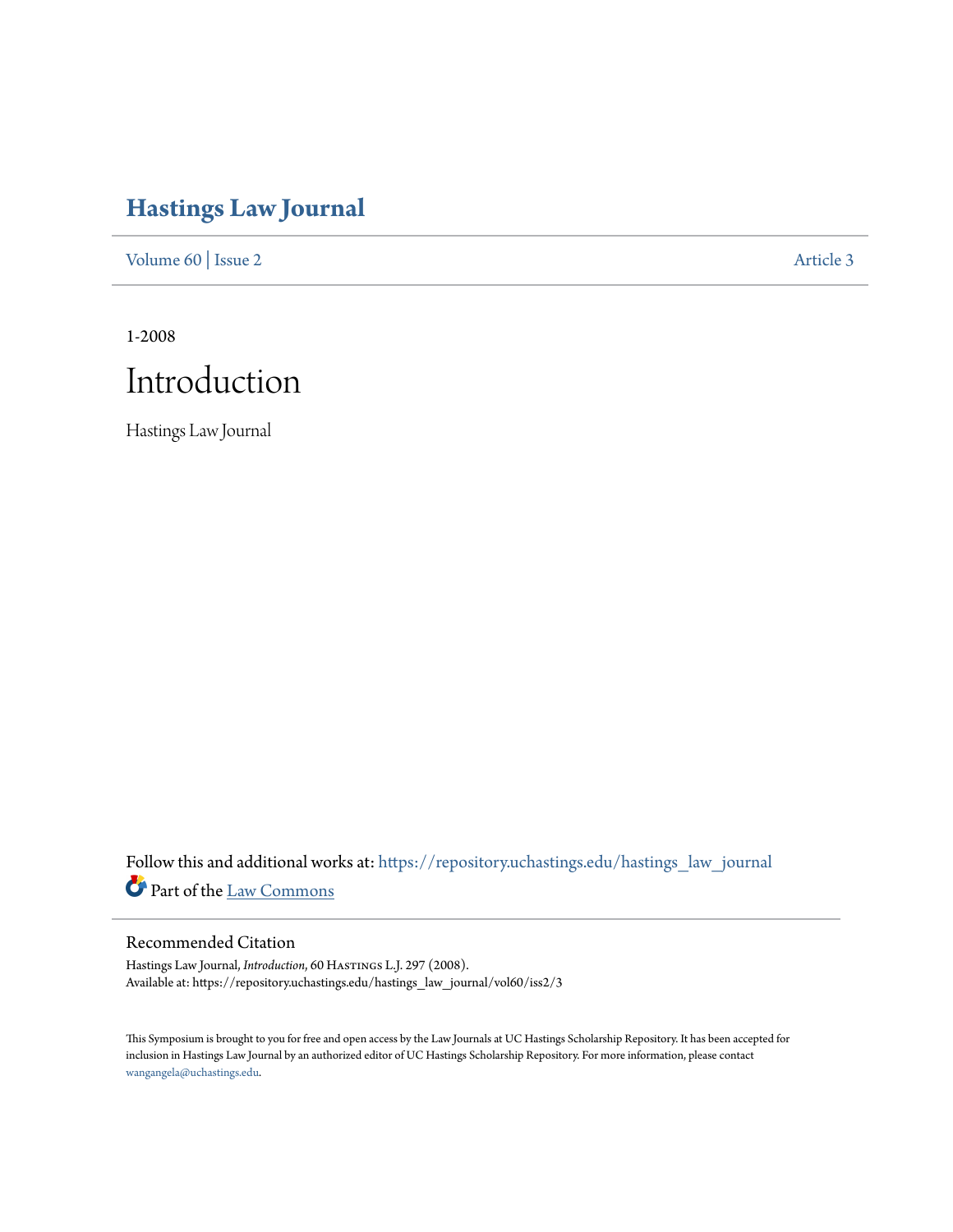### *Symposium*

## Creating Children with Disabilities: Commentaries on Parental Tort Liability for Preimplantation Genetic Interventions

#### Introduction

Montaigne wrote that "there is no conversation more boring than the one where everybody agrees." The articles that follow are no such conversation. Last Spring, the *Journal* office was full of people, and the editors were having a conversation that slowly grew louder and involved more people, about an article written by Professor Kirsten Rabe Smolensky. As the article passed from one set of hands to another, the debate began and the discourse elevated. As the executive-level editors finished their own conversation, or rather as we paused to watch the energy which had taken over the *Journal* office, we knew that this article was only the beginning of a very important conversation; and we wanted to be a part of bringing this energized dialogue to you. It was from that afternoon, when no one agreed, that this most exciting idea began.

At the core of this Issue's Symposium is the article *Creating Children with Disabilities: Parental Tort Liability for Preimplantation Genetic Interventions* by Professor Kirsten Rabe Smolensky, from the University of Arizona James E. Rogers College of Law. Her piece sparked our conversations by exploring what she believes to be the very real possibility of imposing tort liability on parents who inflict harm on their own children via direct intervention on pre-embryos as a method of preimplantation genetic modification. Against a background of the science behind these interventions, she explores both intentional tort and negligence claims against parents. In doing so, she defines the harms that could constitute injury and addresses some more practical issues that arise from the enforcement of such liability.

 $\mathcal{L}_\mathrm{c}$ 

We then expanded the conversation to include some dissenting voices in order to enliven the debate. First, Professor I. Glenn Cohen of Harvard Law School joined the conversation. He responds in his article,